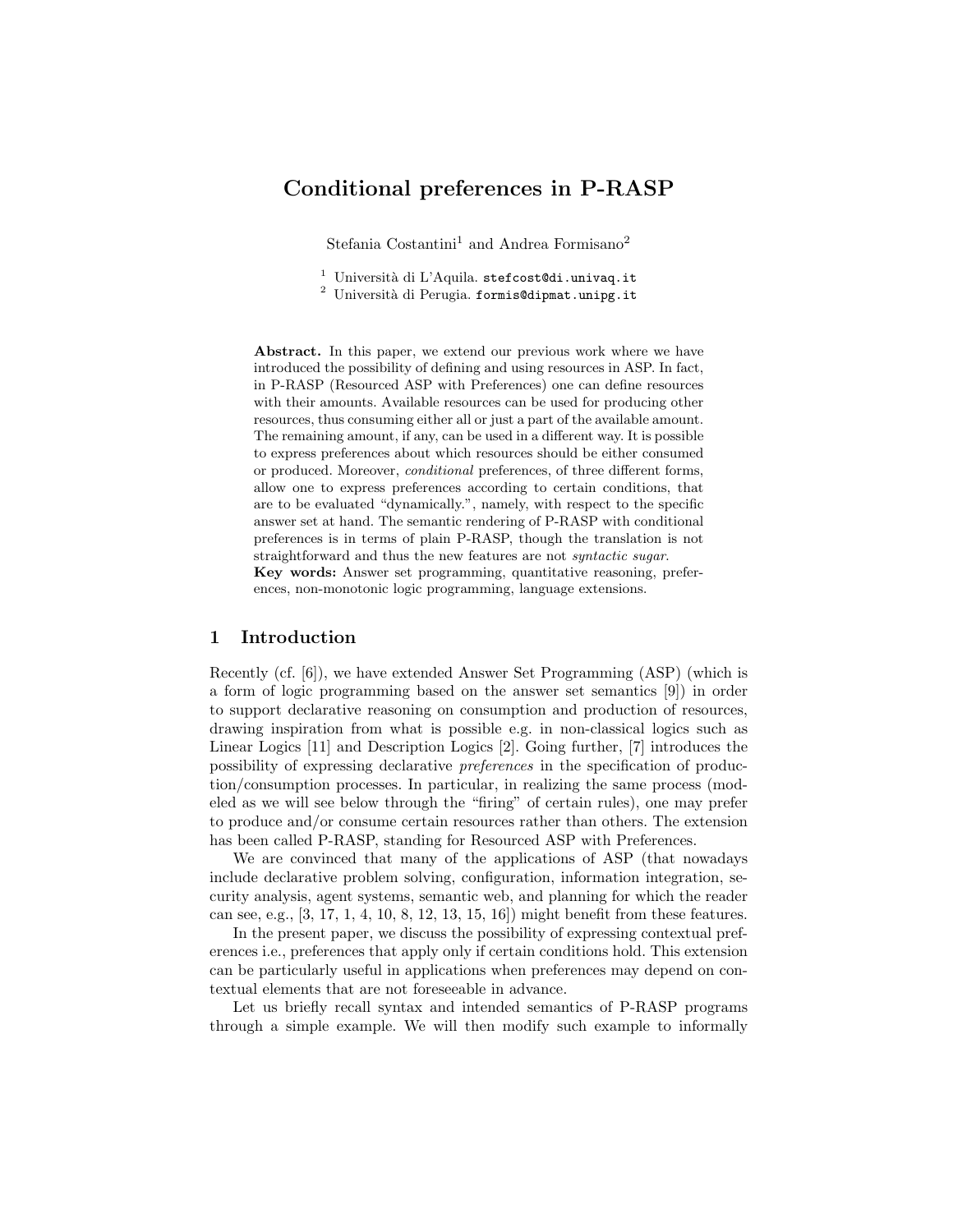introduce preferences. A P-RASP program is composed of r-facts and r-rules, where numbers associated with the heads of r-facts and rules indicate which amount of a certain resource is respectively:

- available, in case of r-facts;
- produced, in case of r-rules, where production can take place if required resources are either available or have been produced.

As resources that are either available or produced can be in turn consumed, then numbers (quantities) can be associated to atoms occurring in the bodies of r-rules as well, as shown below.

The example concerns the preparation of desserts. We may notice that different solutions stem in this case from the fact that, with the available ingredients, one may prepare either a cake or an ice-cream, but not both. Atoms of the form q:a are called amount atoms, where the amount symbol a states which is the quantity of that resource which is either produced (if the amount atom is in the head of a rule), or consumed (if it is in the body), or available (if it is a fact), respectively. In P-RASP one can specify that any given rule can be repeatedly fired, where the writing  $[N-M]$ : prefixed to a rule indicates the minimum N and the maximum M of times a rule can be used (here, to produce from 1 to 3 cakes). Clearly, a suitable quantity of required resources must be available for each firing of a rule.

$$
[1-3]: \quad\n \begin{aligned}\n \text{cake:} 1 \leftarrow \text{egg:3,} \text{ flour:4, sugar:3.} \\
\text{ice\_cream:1} \leftarrow \text{egg:2, sugar:2, milk:2.} \\
\text{egg:3.} \quad \text{four:8.} \quad \text{sugar:6.} \quad \text{milk:3.}\n \end{aligned}
$$

In general, usual ASP literals (possibly involving negation-as-failure) may occur in rules. Semantics of a P-RASP program is determined by interpreting usual literals as in ASP (i.e., by exploiting stable model semantics) and amount-atoms in an auxiliary algebraic structure (that supports operations and comparisons).

RASP already offers some constructs that can be used to express basic forms of preferences on rule firing and resource consumption/production by specifying whether the firing of a rule, whenever sufficient resources are available, is either forced or optional. These and other features are fully dealt with in [6]. However, P-RASP also provides explicit preferences, illustrated in the following re-elaboration of the previous example. Suppose you might prepare a cake either with corn flour or with potato flour. In P-RASP, you can use the formulation:

 $\text{cake:1} \leftarrow \text{potato\_floor:3>} \text{floor:4}, \text{egg:3}, \text{sugar:3}.$ 

indicates that consuming potato flour is preferred onto consuming corn flour. Or also, if the recipe includes milk, one might prefer to use skim milk if available:

 $\textit{cache}: 1 \leftarrow \textit{potato}\_\textit{four}: 3 > \textit{flow}: 4, \textit{skin}\_\textit{milk}: 2 > \textit{whole}\_\textit{milk}: 2, \textit{egg}: 3, \textit{sugar}: 3.$ 

In the above program fragment, we have two *preference lists* (or for short *p-lists*). Actually, p-lists may involve any number of amount-atoms. The intuitive reading is that leftmost elements of a p-list have higher priority. P-lists may occur in the head of r-rules, as shown in the example below, where one prefers to employ available ingredients to make an ice-cream instead of two cups of zabaglione: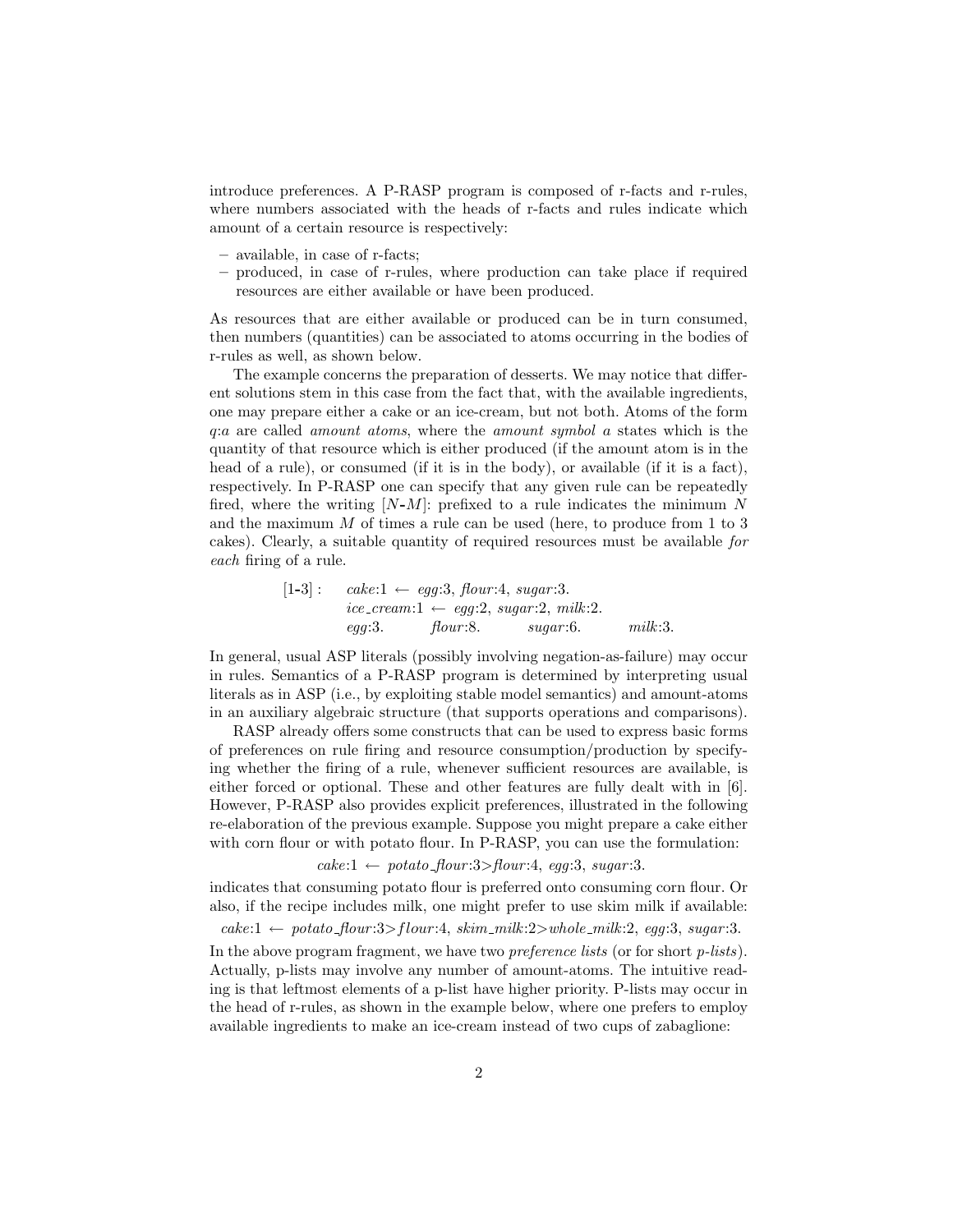$ice\_cream:1\geq zabaglione:2 \leftarrow skim\_milk:2\geq whole\_milk:2, egg:2, sugar:3.$ 

The introduction of p-lists requires a concept of preferred answer set. In case several p-lists occur either in one rule or in different r-rules, it is necessary to establish which answer set better satisfies the preferences. We can choose, e.g., to consider as "better" the answer sets which satisfy the higher number of leftmost elements. In the last example, we would have that: producing an ice-cream with skim milk is the best solution; (a) producing an ice-cream with whole milk or (b) two zabagliones with skim milk would be equally good (but worse than the previous solution) as each of them employs the leftmost element of a p-list; producing two zabagliones with whole milk is the less preferred solution. Clearly, one has to choose the best possible solution, given the available resources. One might choose other strategies, e.g. one might give higher priorities to p-lists in rule heads, where consequently solution (a) above would become better than (b). One may also imagine to introduce a choice among different strategies to be employed in different contexts.

In this paper, we introduce conditional preferences of various kinds. Assume, e.g., that one prefers skim milk when on a diet. The last rule above may become:  $\text{ice\_cream:} 1 > \text{zabaglione:} 2 \leftarrow (\text{skim\_milk:} 2 > \text{whole\_milk:} 2 \text{ IF } \text{ diet}), \text{ eqg:} 2, \text{sugar:} 3.$ If diet does not hold, then the preference list reduces to a disjunction, i.e. either skim milk or whole milk can be indistinctly used. The above rule becomes equivalent to the couple of rules:

> $ice\_cream:1>zabaglione:2 \leftarrow skim\_milk:2, egg:2, sugar:3.$  $ice\_cream:1>zabaglione:2 \leftarrow whole\_milk:2, egg:2, sugar:3.$

This generalizes to several p-lists, that we now call *cp-lists*, for "conditional" p-lists, like in the example below:

(*ice\_cream:1*>zabaglione:2 IF summer) 
$$
\leftarrow
$$
 (skim-milk:2>whole-milk:2 IF diet),  
egg:2, sugar:3.

Assume now that one would like to add either vanilla or cinnamon, but this is not possible in case of allergy. The example above may become:

 $ice\_cream:1\geq zabaglione:2 \leftarrow (skim\_milk:2\geq whole\_milk:2 IF\; diet),$  $(vanilla:1>cinnamon:1 \text{ WHEN not allergy}), eqg:2, sugar:3.$ 

If allergy holds, and then the WHEN condition is false, the p-list is ignored. This means that a *WHEN* cp-list specifies the additional level of preference which implies including or not the given p-list according to the condition.

Moreover, as we will see in Section 5, in both  $IF$  and  $WHER$  cp-lists one may order the inner p-list according to the value of a binary predicate: in the above examples, among the ingredients listed in a p-list one will be able to prefer, e.g., the less caloric, the less expensive, the one with most vitamins, etc. This is in our opinion a significant improvements of wide applicability.

The plan of the paper is the following: in Sections 2 and 3 summarize the basic P-RASP syntax and semantics, without considering conditional preferences. In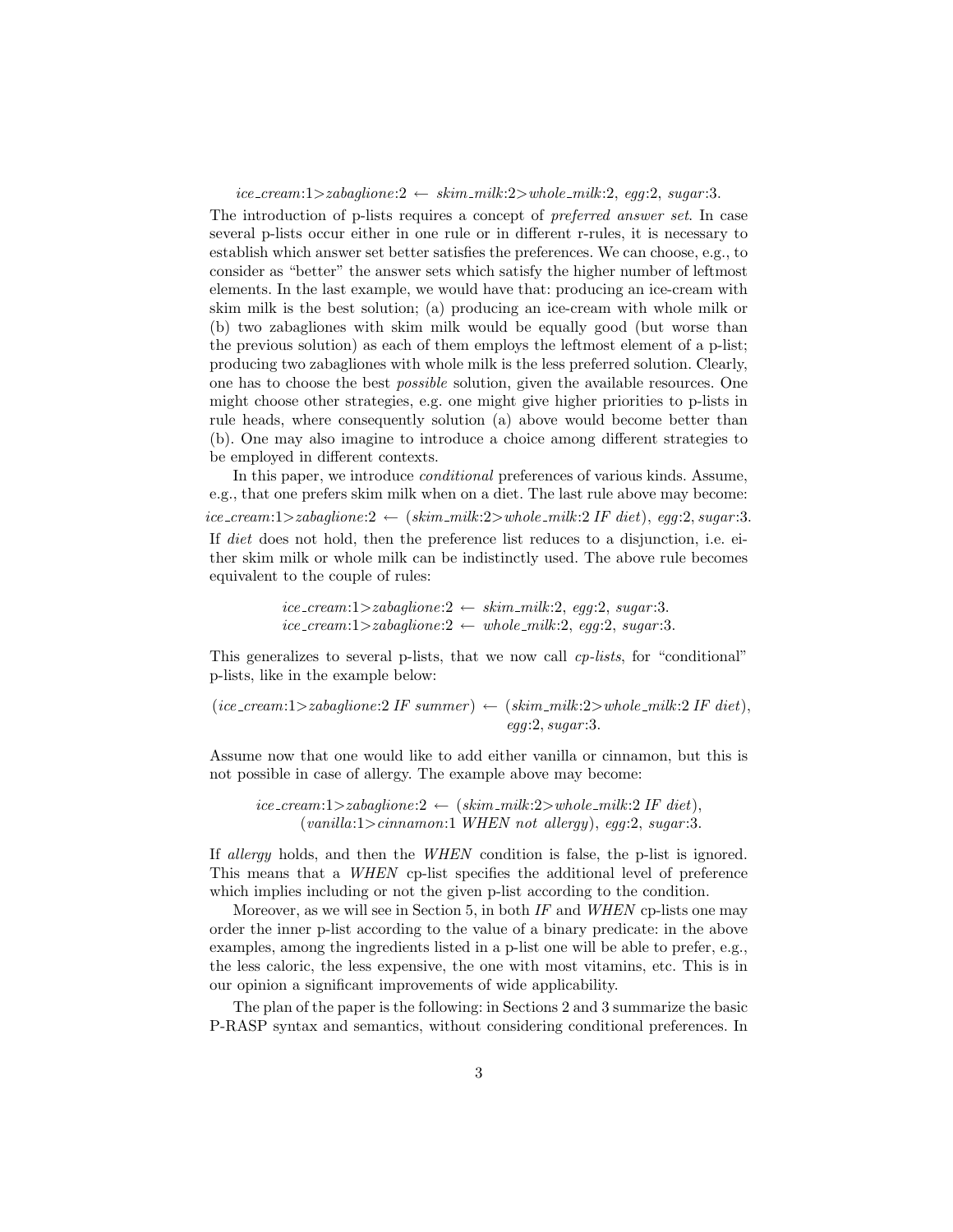Section 4 conditional preferences are introduced, and their semantic rendering in terms of plain P-RASP is discussed. In Section 5, a further extension is defined which allow preferences to be dynamically established according to the value of a binary predicate which determines an order among the alternatives. The semantic rendering of this extension is again in terms of plain P-RASP. Notice however that the translation is not straightforward and thus the new features cannot be considered syntactic sugar. Finally, we draw some conclusions.

# 2 P-RASP: Syntax

To accommodate the new language expressions that involve resources and their quantities, the underlying language of RASP is partitioned into Program symbols and Resource symbols. Precisely, let  $\langle \Pi, \mathcal{C}, \mathcal{V} \rangle$  be an alphabet where  $\Pi = \Pi_P \cup \Pi_R$  is a set of predicate symbols such that  $\Pi_P \cap \Pi_R = \emptyset$ ,  $C = C_P \cup C_R$ is a set of symbols of constant such that  $\mathcal{C}_P \cap \mathcal{C}_R = \emptyset$ , and  $\mathcal V$  is a set of variable symbols. The elements of  $C_R$  are said amount-symbols, while the elements of  $\Pi_R$ are said resource-predicates. A program-term is either a variable or a constant symbol. An *amount-term* is either a variable or an amount-symbol.

Amount-atoms are introduced in addition to plain ASP atoms, here called program atoms. Let  $\mathcal{A}(X, Y)$  denote the collection of all atoms of the form  $p(t_1, \ldots, t_n)$ , with  $p \in X$  and  $\{t_1, \ldots, t_n\} \subseteq Y$ . Then, a program atom is an element of  $\mathcal{A}(\Pi_P, \mathcal{C} \cup \mathcal{V})$ . An amount-atom is a writing of the form q:a where  $q \in \Pi_R \cup A(\Pi_R, \mathcal{C} \cup \mathcal{V})$  and a is an amount-term. Let  $\tau_R = \Pi_R \cup A(\Pi_R, \mathcal{C})$ . We call elements of  $\tau_R$  resource-symbols. E.g., in the two expressions p:3 and  $q(2):b$ , p and  $q(2)$  are resource-symbols (with  $p, q \in \Pi_R$  and  $2 \in \mathcal{C}$ ) aimed at defining two resources which are available in quantity 3 and b, resp., (with  $3, b \in C_R$ ) amount-symbols). Expressions such as  $p(X):V$  where  $V, X$  are variable symbols are also allowed, as quantities can be either directly defined as constants or derived. Notice that the set of variables is not partitioned, as the same variable may occur both as a program term and as an amount-term. Ground amountatoms contain no variables. As usual, a program-literal L is a program-atom A or the negation not A of a program-atom (intended as negation-as-failure).<sup>1</sup> If  $L = A$  (resp.,  $L = not A$ ) then L denotes not A (resp., A).

Below we introduce the possibility of expressing preferences:

Definition 1. A preference-list of amount-atoms (p-list, for short) is a writing of the form  $q_1: a_1 > \cdots > q_h: a_h$ , where  $h \geq 2$  and the  $q_i$ 's are distinct amountatoms involving distinct resource-symbols. We say that the amount-atom  $q_i:a_i$ has degree of preference *i* in the *p*-list.

We now extend the definition of literal, including the new syntactic elements:

Definition 2. A P-RASP resource-literal (r-literal) is either a program-literal or an amount-atom or a p-list.

<sup>1</sup> We will only deal with negation-as-failure. Though, classical negation of program literals could be used in (P-)RASP programs and treated as usually done in ASP.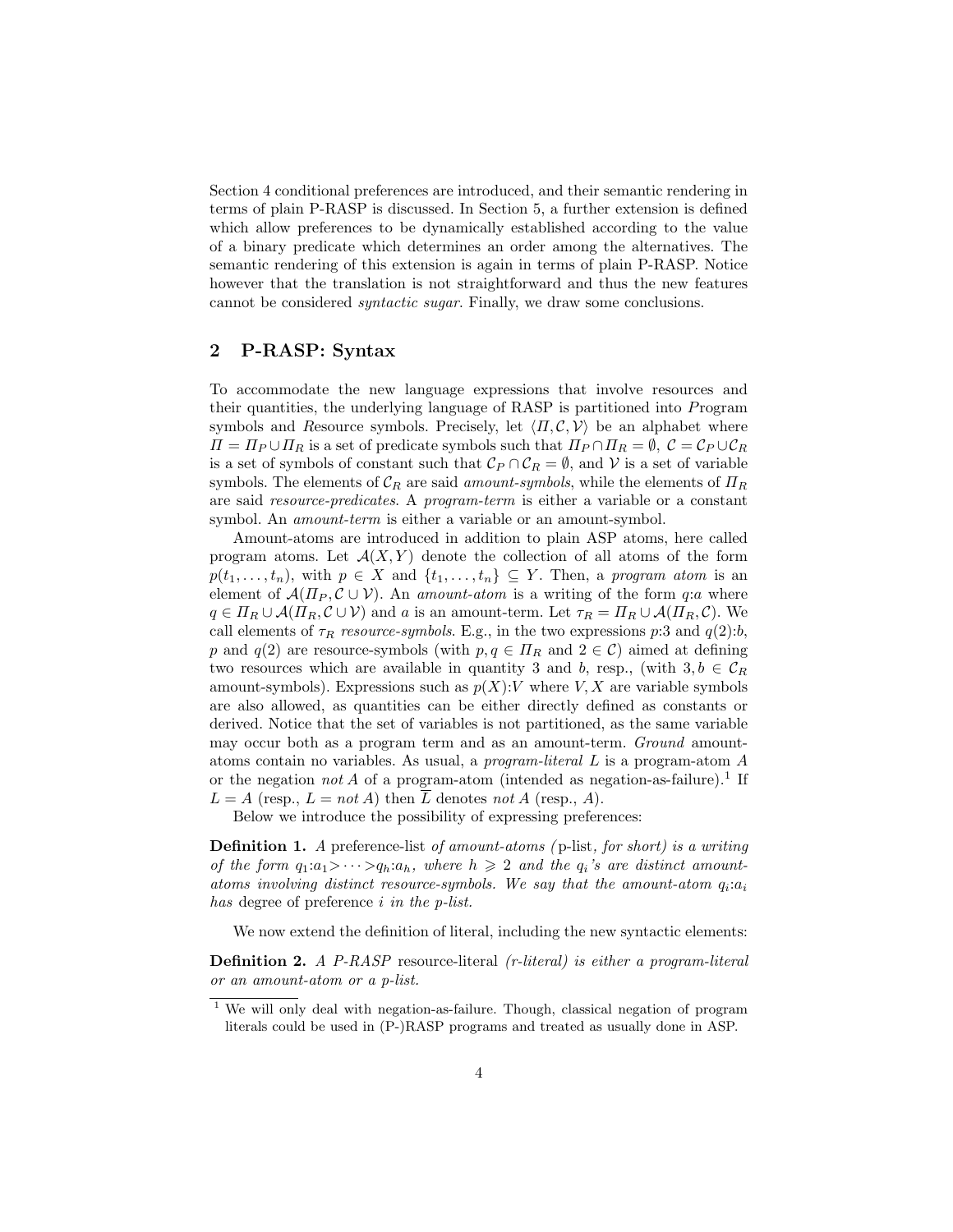Therefore, we do not allow negation of amount-atoms. (See [6] for a discussion about this point.) Finally, we distinguish between plain rules and rules that involve amount-atoms. In particular, a program-rule is defined as a regular ASP rule, including the case of ASP constraints, i.e., rules with empty head. Beside program-rules we introduce resource-rules which differ from program rules in that they may contain amount-atoms.

Definition 3. A resource-proper-rule has the form

$$
Idx: H \leftarrow B_1, \ldots, B_k
$$

where  $B_1, \ldots, B_k, k > 0$  are r-literals and H is either a program-atom or a (nonempty) list of amount-atoms. Idx is of the form  $[N_{1,1}-N_{1,2},\ldots,N_{h,1}-N_{h,2}]$ , with  $h \geq 1$ , and each  $N_{i,\ell}$  is a variable or a positive integer number.

Intuitively, when all the  $N_{j,\ell}$  s are integers, Idx denotes the union of h (possibly void) intervals in  $\mathbb{N}^+ = \mathbb{N} \setminus \{0\}$ . It is intended to restrain the number of times the rule can be used: such number must be in  $\text{Id}x$  or the rule cannot be used at all. For the sake of generality, we admit that each  $N_{j,\ell}$  is a variable. Then, after grounding (see below), each  $N_{j,\ell}$  has to be instantiated to a positive integer.

A piece of notation: we will not write the list Idx when all  $N_{i,\ell}$  s are intended to be the constant 1 (meaning that at most one use of the rule is admitted). Without loss of generality, in what follows we always assume  $h = 1$  in resourceproper-rules. The treatment of the general case is essentially the same.

The following definition introduces the notion of resource-facts. Resourcefacts that are not supposed to be iterable, since they are intended to model the fixed amount of resources that are available "from the beginning".

**Definition 4.** A resource-fact (r-fact, for short) has the form  $H \leftarrow \rho$ , where H is an amount-atom q:a and a is an amount-symbol.

According to the definition, the amount of an initially available resource has to be explicitly stated. Thus, in an r-fact the amount-term  $\alpha$  cannot be a variable.

Definition 5. A resource-rule (r-rule, for short) can be either a resourceproper-rule or a resource-fact. A RASP-rule (rule, for short)  $\gamma$  is either a program-rule or a resource-rule. An r-program is a finite set of RASP-rules.

The grounding of a P-RASP program  $P$  is the set of all ground instances of rules of P, obtained through ground substitutions over the constants occurring in P. As it is well-known, ASP solvers produce the grounding of the given program as a first step, as they are able to find the answer sets of ground programs only.<sup>2</sup>

#### 3 Semantics of P-RASP

Semantics of a (ground) P-RASP program is determined by interpreting program-literals as in ASP and amount-atoms in an auxiliary algebraic structure that supports operations and comparisons. For lack of space, here we have

<sup>&</sup>lt;sup>2</sup> Work is under way both theoretically and practically to overcome at least partially this limitation. However, at present almost all ASP solvers perform the grounding.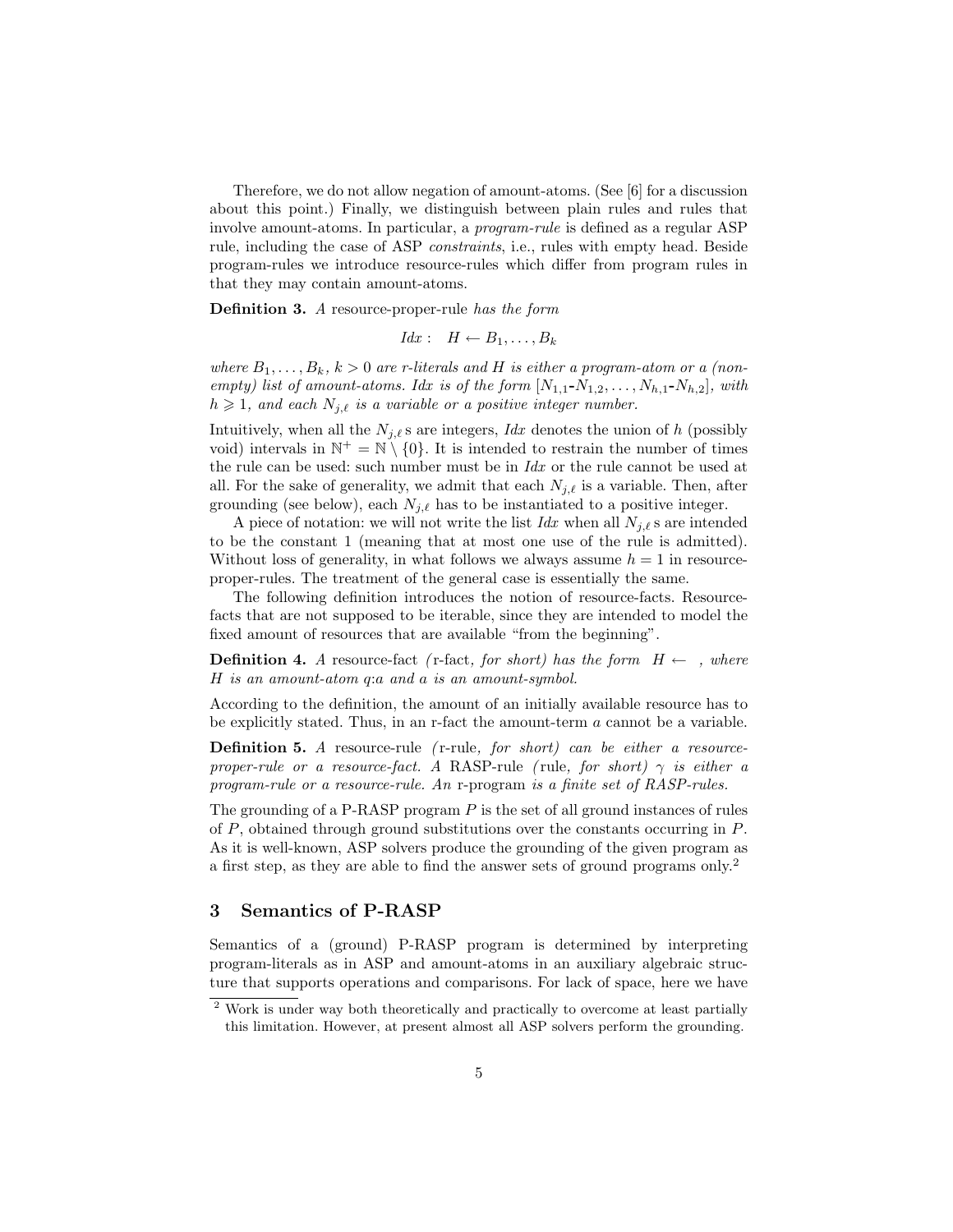to summarize many semantic aspects. The reader may refer to [6] and [7] for a full discussion. The rationale behind the proposed semantic definition is the following. On the one hand, we translate r-rules into a fragment of a plain ASP program, so that we do not have to modify the definition of stability which remains the same: this is of some importance in order to make the several theoretical and practical advances in ASP still available for RASP and P-RASP. On the other hand, an interpretation involves the allocation of actual quantities to amount-atoms. In fact, this allocation is one of the components of an interpretation: an answer set of a P-RASP program will model a resource-rule only if the rule is satisfied (in the usual way) as concerns its program-literals, and the correct amounts are allocated for the resource-atoms. A last component of an interpretation copes with the repeated firing of a rule: in case of several firings, the resource allocation must be iterated accordingly.

In order to define semantics of r-programs, we have to fix an interpretation for amount-symbols. This is done by choosing a collection Q of quantities, and the operations to combine and compare quantities. A natural choice is  $Q = \mathbb{Z}$ : thus, we consider given a mapping  $\kappa : \mathcal{C}_R \to \mathbb{Z}$  that associates integers to amount-symbols. Positive (resp. negative) integers will be used to model produced (resp. consumed) amounts of resources (see [7] for a discussion about alternative options).

Notation. Before going on, we introduce some useful notation. Given two sets X, Y, let  $\mathcal{F}\mathcal{M}(X)$  denote the collection of all finite multisets<sup>3</sup> of elements of X, and let  $Y^X$  denote the collection of all (total) functions having X and Y as domain and codomain, respectively. For any (multi)set Z of integers,  $\Sigma(Z)$ denotes their sum. E.g.,  $\sum({1, 5, 3, 3, 5}) = 18$ .

Given a collection S of (non-empty) sets, a *choice function*  $c(\cdot)$  for S is a function having S as domain and such that for each s in  $S$ ,  $c(s)$  is an element of s. In other words,  $c(\cdot)$  chooses exactly one element from each set in S.

In order to deal with the disjunctive aspect of p-lists, we mark each resource amount with an integer index. Such indices are intended to model the degree of preference of the amount-atoms occurring in p-lists. So, any amountatom will be represented as a pair in  $N \times Q$  that we call an *amount couple*. Then, for each p-list, the composing amount-atoms will be associated from left to right with successive indices starting from 1; for simple amount-atoms, the index will always be 0. For instance: for amount-atom egg:2 the representation is  $\langle 0, 2 \rangle$  where the first element is the degree of preference (which in this case is 0 as no preference is involved) and the second element is the quantity; for plist skim\_milk:2>whole\_milk:2 the representation involves the couples  $\langle 1, 2 \rangle$  and  $\langle 2, 2 \rangle$ , where one can see the increasing degree of preference. The representation can be extended to entire rules and to the entire program.

Given an amount couple  $r = \langle n, x \rangle \in \mathbb{N} \times Q$ , let  $degree(r) = n$  and  $amount(r) = x$ . Notice that the amount can in principle be negative (e.g., if

 $3 \text{ A multiset (or bag) is a generalization of a set, where repeated elements are allowed.}$ Then, a member of a multiset can have more than one membership.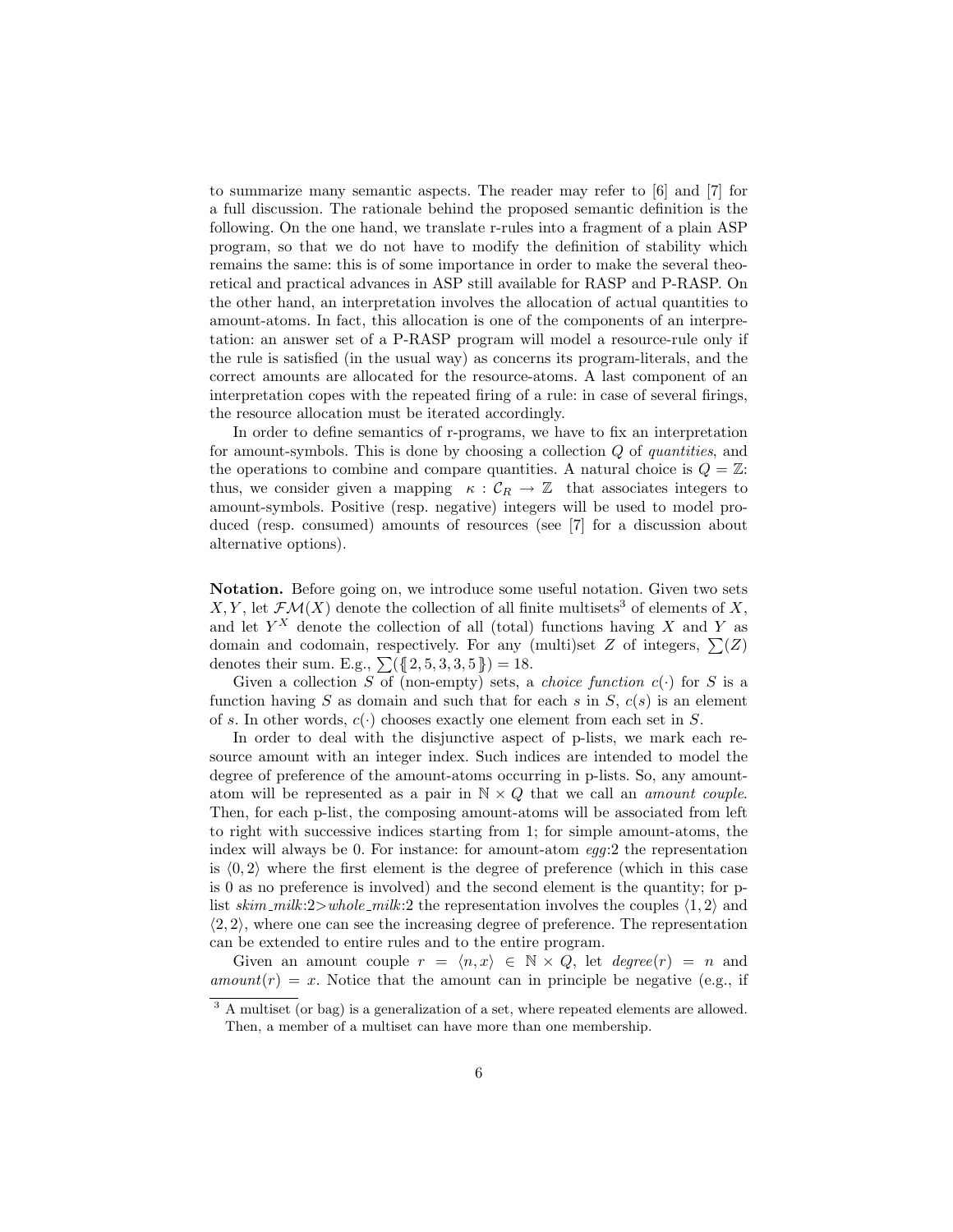$Q = \mathbb{Z}$ . We extend such a notation to sets and multisets of amount couples, as one expects: namely, if X is a multiset then  $degree(X)$  is defined as the multiset  $\{ [ n | \langle n, x \rangle \text{ is in } X \}.$  E.g., if  $X = \{ \langle 1, 2 \rangle, \langle 2, 3 \rangle, \langle 3, 1 \rangle, \langle 0, 1 \rangle, \langle 1, 2 \rangle \}$  then degree(X) is  $\{ [ 1, 2, 3, 0, 1] \}$  and amount(X) is  $\{ [ 2, 3, 1, 1, 2] \}$ .

Let  $\ell$  be either an amount-atom or a p-list in a resource-rule  $\gamma$ . Let

$$
setify(\ell) = \begin{cases} \{ \langle 0, q, a \rangle \} & \text{if } \ell \text{ is } q:a \\ \{ \langle 1, q_1, a_1 \rangle, \dots, \langle h, q_h, a_h \rangle \} & \text{if } \ell \text{ is } q_1:a_1 > \dots > q_h:a_h \end{cases}
$$

We will use *setify* to represent the amount-atoms of rules as triples denoting: the position in each preference list where they occur; the resource-symbol they contain; the amount that is required for this resource-symbol in that preference list. We generalize the notion to any multiset  $X$  of amount-atoms and p-lists:  $\text{setify}(X) = \{\text{setify}(\ell) \mid \ell \text{ in } X \}.$ 

Let r-head( $\gamma$ ) and r-body( $\gamma$ ) denote the multiset of amount-atoms or p-lists occurring in the head and in the body of  $\gamma$ , respectively. In order to distinguish, in the representation, between amount-atoms occurring in heads and in bodies, we define  $\text{setify}_b(\gamma)$  and  $\text{setify}_h(\gamma)$  as the multisets  $\{\text{setify}(x) \mid x \in \text{r-body}(\gamma)\}\$ and  $\{\text{setify}(x) \mid x \in \text{r-head}(\gamma)\}\$ , respectively.

Interpretation of P-RASP Programs. In what follows, we will apply a syntactical restriction on the form of the r-rules. Namely, we impose that each amount-atom cannot occur in more than one p-list within the same rule. (Clearly, a q:a can occur in several p-lists of different rules.) Though this restriction is not strictly needed, for the sake of simplicity we focus on this simplified case.

We introduce now the notion of r-interpretation for r-programs. An interpretation of a (ground) r-program  $P$  must determine an allocation of amounts for all occurrences of such symbol in rules of  $P$ : in fact, below we introduce the first step of an interpretation, i.e., the actual assignment of amounts to the amount-atoms that occur in r-rules.

Since amounts and resource-symbols are used to model production and consumption of "real world" objects, we must take into account the obvious constraint that any resource cannot be consumed if it is not produced. Thus, we restrain to those allocations having (for each resource) a non-negative global balance. In fact,, we define a collection  $\mathbb{S}_P$  of all potential allocations—for any single resource-symbol occurring in the program  $P$  (considered as a set of rules)— with the following role. Let q be a given resource-symbol. Each element  $F \in \mathbb{S}_P$  is a function that associates to every rule  $\gamma \in P$  a (possibly empty) multiset  $F(\gamma)$  of amount couples, assigning certain amounts to each occurrence of amount-atoms q:a in  $\gamma$ . All such Fs must satisfy the only requirement that, considering the entire  $P$ , the global sum of all the quantities  $F$  assigns must be non-negative. As we will see later, only some of these allocations will actually be acceptable as a basis for a model.

To interpret an r-program, we select a collection of elements of  $\mathbb{S}_P$ , one element for each resource-symbol in  $\tau_R$ . More formally, an r-interpretation of a ground r-program P is defined by providing a mapping  $\mu : \tau_R \to \mathbb{S}_P$ . Such a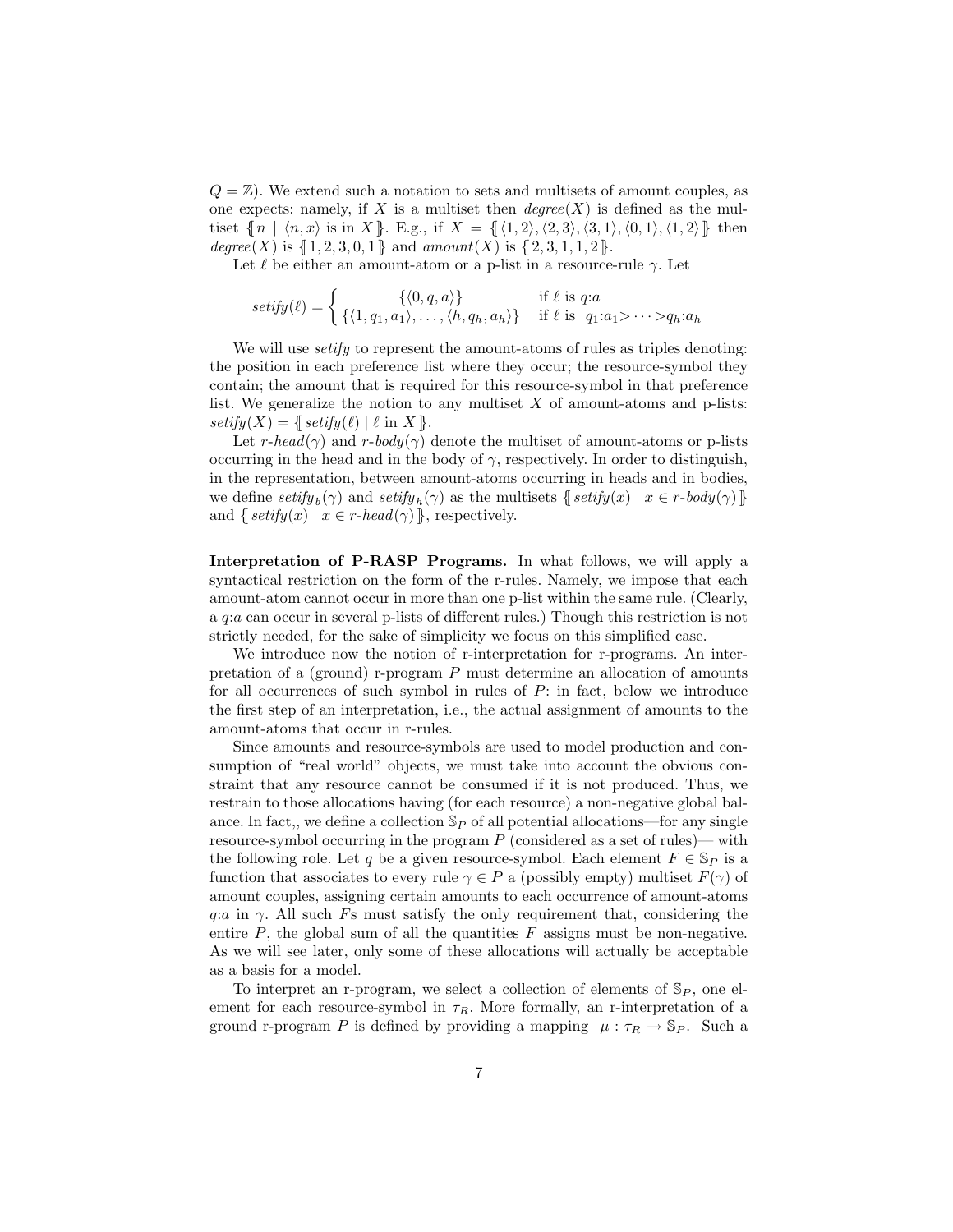function  $\mu$  determines, for each resource-symbol  $q \in \tau_R$ , a mapping  $\mu(q) \in \mathbb{S}_P$ . In turn, each mapping  $\mu(q)$  assigns to each rule  $\gamma \in P$  a multiset  $\mu(q)(\gamma)$  of quantities. The use of multisets allows us to handle multiple copies of the same amount-atom. Each of these copies must be taken into account, since it corresponds to a different amount of resource.

Let  $\mathcal{B}(X, Y)$  denote the collection of all ground atoms built up from predicate symbols in  $X$  and terms in  $Y$ . We have the following definition.

**Definition 6.** An r-interpretation for a (ground) r-program P is a triple  $\mathcal{I} =$  $\langle I, \mu, \xi \rangle$ , with  $I \subseteq \mathcal{B}(\Pi_P, \mathcal{C}), \mu : \tau_R \to \mathbb{S}_P$ , and  $\xi$  a mapping  $\xi : P \to \mathbb{N}^+$ .

Intuitively: I plays the role of a usual answer set assigning truth values to program-literals;  $\mu$  describes an allocation of resources;  $\xi$  associates to each rule an integer representing the number of times the (iterable) rule is used. By little abuse of notation, we consider  $\xi$  to be defined also for program-rules and r-facts. For this kind of r-rules we assume the interval  $[N_1-N_2] = [1-1]$  as implicitly specified in the rule definition, as a constraint on the number of firings.

Clearly, the firing of an r-rule (which may involve consumption/production of resources) can happen only if the truth values of the program-literals satisfy the rule. We reflect the fact that the satisfaction of an r-rule  $\gamma$  depends on the truth of its program-literals by introducing a suitable fragment of ASP program  $\hat{\gamma}$ .

Def. 7, to be seen, states that in order to be a model, an r-interpretation that allocates non-void amounts to the resource-symbols of  $\gamma$ , has to model the ASP-rules in  $\hat{\gamma}$ . Some preliminary notion is in order.

We associate to each r-rule  $\gamma$ , the following set  $\mathcal{R}(\gamma)$  of multisets. Each element of  $\mathcal{R}(\gamma)$  represents a possible admissible selection of one amount-atom from each of the p-lists in  $\gamma$  and an actual allocation of an amount, taken in Q via the function  $\kappa$ , to the amount-symbol occurring in it. Notice that the quantities associated to amount-atoms occurring in the body of  $\gamma$  are negative, as these resources are *consumed.*<sup>4</sup> Vice versa, the quantities associated to amount-atoms occurring in the head are positive, as these resources are produced.

$$
\mathcal{R}(\gamma) = \left\{ \left\{ \left\langle i, q, \kappa(a) \right\rangle \mid \langle i, q, a \rangle = c_1(S_1) \text{ and } S_1 \text{ in } \text{setify}_h(\gamma) \right\} \right\}
$$
  

$$
\cup \left\{ \left\langle i, q, -\kappa(a) \right\rangle \mid \langle i, q, a \rangle = c_2(S_2) \text{ and } S_2 \text{ in } \text{setify}_b(\gamma) \right\}
$$
  

$$
\left\{ \text{ for } c_1 \text{ and } c_2 \text{ choice functions for } \text{setify}_h(\gamma) \text{ and } \text{setify}_b(\gamma), \text{ resp.} \right\}
$$

where  $c_1$  (resp.  $c_2$ ) ranges on all possible choice functions for  $\text{setify}_h(\gamma)$  (resp. for  $\text{setify}_b(\gamma)$ ). In order to account for multiple firing of rules, we need to be able to "iterate" the allocation of quantities for a number  $n$  of times: to this aim, for any  $n \in \mathbb{N}^+$  and  $q \in \tau_R$ , let

$$
\mathcal{R}^n(\gamma) = \left\{ \bigcup \{ \{X_1, \ldots, X_n\} \mid \{ \{X_1, \ldots, X_n\} \} \in \mathcal{FM}(\mathcal{R}(\gamma)) \right\}
$$

 $4$  To be precise, the assigned quantity corresponds to the negation, in  $Q$ , of the amount occurring in an amount-atom of the body. One may also specify negative byproducts in the body, which are produced and not consumed: in such a case, the assigned quantity will be positive (cf., [6]).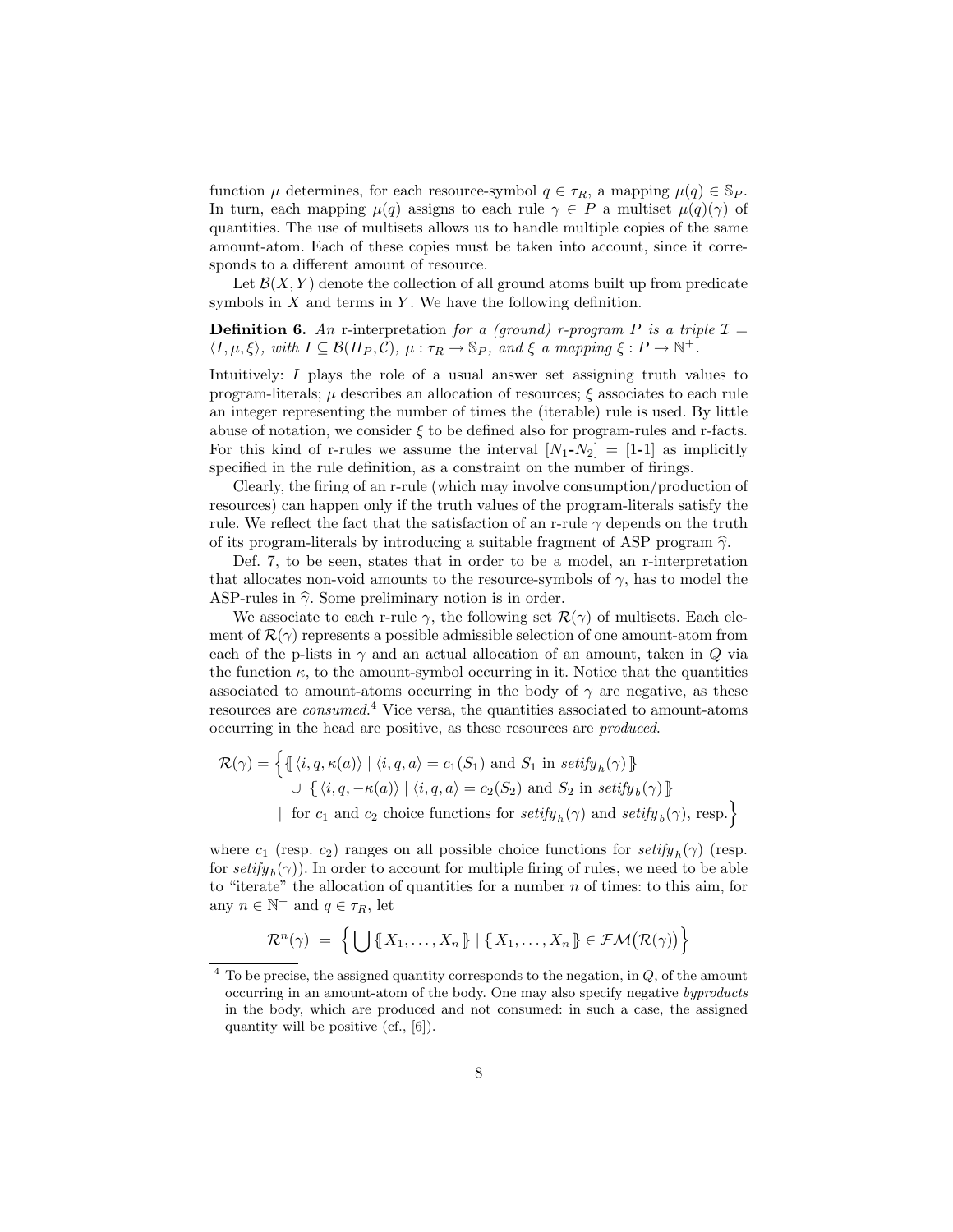$$
\mathcal{R}^n(q,\gamma) = \left\{ \left\{ \left\langle i,v \right\rangle \mid \langle i,q,v \rangle \text{ is in } X \right\} \mid X \in \mathcal{R}^n(\gamma) \right\}
$$

**Definition 7.** Let  $\mathcal{I} = \langle I, \mu, \xi \rangle$  be an r-interpretation for a (ground) r-program  $P. I$  is an answer set for  $P$  if the following conditions hold:

 $-$  for all rules  $\gamma \in P$ 

$$
\Big(\forall\,q\in\tau_{R}\big(\mu(q)(\gamma)=\emptyset\big)\Big)\vee\Big(\forall\,q\in\tau_{R}\big(\mu(q)(\gamma)\in{\cal R}^{\xi(\gamma)}(q,\gamma)\big)\wedge\big(N_{1,1}\leqslant\xi(\gamma)\leqslant N_{1,2}\big)\Big)
$$

 $- I$  is a stable model for the ASP-program  $\hat{P}$ , so defined

$$
\widehat{P} = \bigcup \left\{ \widehat{\gamma} \middle| \begin{matrix} \gamma \text{ is a program-rule in } P, \text{ or} \\ \gamma \text{ is a resource-rule in } P \text{ and } \exists q \in \tau_R \left( \mu(q)(\gamma) \neq \emptyset \right) \end{matrix} \right\}
$$

The two disjuncts in the formula in Def. 7 correspond to the two cases: a) the rule  $\gamma$  is not fired, so null amounts are allocated to all its amount-symbols; b) the rule  $\gamma$  is actually fired  $\xi(\gamma)$  times and all needed amounts are allocated (by definition this happens if and only if  $\exists q \in \tau_R (\mu(q)(\gamma) \neq \emptyset)$  holds). Notice that case b) imposes that the amount couples assigned by  $\mu$  to a resource q in a rule  $\gamma$  reflect one of the possible choices in  $\mathcal{R}^{\xi(\gamma)}(q,\gamma)$ .

Finally, we say that an r-interpretation  $\mathcal I$  is an answer set of an r-program  $P$ if it is an answer set for the grounding of P.

Note that, the above definition however does not in general fulfill the preferences expressed through p-lists.

In order to impose a preference order on the answer sets of an r-program, we need to provide a preference criterion to compare answer sets. Such a criterion should impose an order on the collection of answer sets by reflecting the (preference degrees in the) p-lists. Any criterion  $\mathcal{PC}$  has to take into account that each rule determines a (partial) preference ordering on answer sets. In a sense, PC should aggregate/combine all "local" partial order to obtain a global one.

In [7] we have formally considered for P-RASP two of the simpler criteria among the variety of alternative possible choices. As a first example, we have created an order among answer sets by directly exploiting the ordering of amount-atoms in the p-lists (i.e., their relative position). In a sense, this criterion has a "positional flavor": the answer sets that selects the highest possible number of leftmost elements (in the p-lists) are preferred. The second criterion brings into play the magnitude of the preference degrees. This can be done by considering the degrees as weights and by optimizing with respect to the global weight expressed by the entire answer set. (Clearly, more complex assignments of weights are viable.)

#### 4 Conditional preferences on resources.

Let us extend the syntax of r-rules by admitting p-lists (or amount-atoms) whose activation is subject to the truth of a conjunctive condition. We will call cp-

and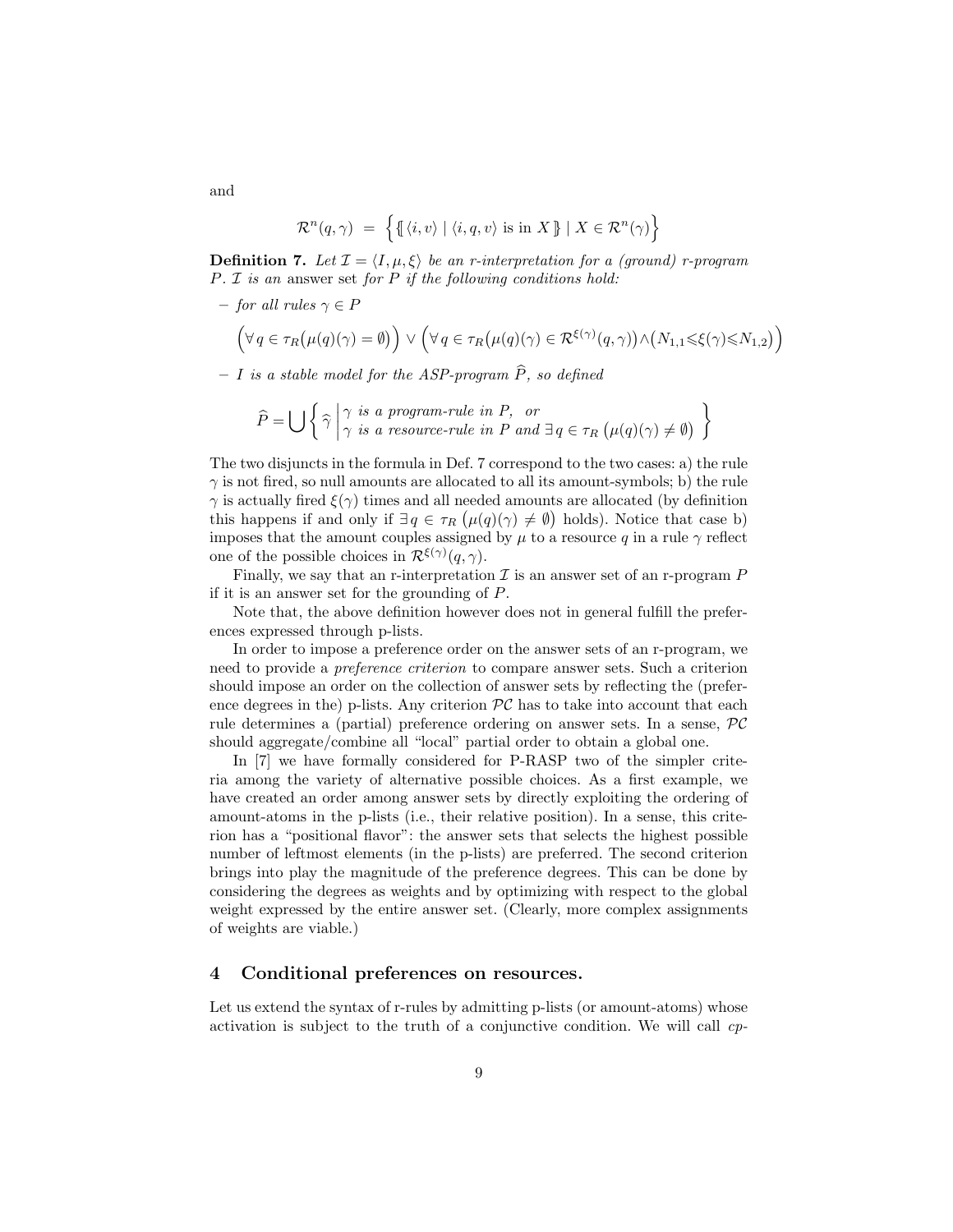lists (standing for conditional p-list) the construct for expressing conditional preferences in P-RASP.

**Definition 8.** A cp-list is a writing of the form  $(r \textbf{ if } L_1, \ldots, L_m)$ , where r is a p-list  $q_1: a_1 > \cdots > q_h: a_h$ , or simply an amount-atom, and  $L_1, \ldots, L_m$  are program-literals.

The intended meaning of a cp-list occurring in the body of a r-rule  $\gamma$  (the case of the head is analogous) is that whenever  $\gamma$  is fired, one of the resources occurring in  $r$  has to be consumed. If the firing occurs in correspondence of an answer set that satisfies  $L_1, \ldots, L_m$ , then the choice of which resource to consume is determined by the preference expressed by the p-list. Otherwise, if any of the  $L_i$  is not satisfied, a non-deterministic choice is performed. (Hence the conjunction  $L_1, \ldots, L_m$  need not to be satisfied in order to fire  $\gamma$ .) More precisely, if  $L_1, \ldots, L_m$  does not hold, the r-rule containing the cp-list becomes equivalent to h r-rules, each containing exactly one of the  $q_i : a_j$ 's, in place of the cp-list.

Such an extension of P-RASP can be treated by translating the rules involving cp-lists into regular r-rules. For instance, the rule

$$
H \leftarrow B_1, \ldots, B_k, (r \text{ if } L_1, \ldots, L_m)
$$

is translated into this fragment of r-program:

(1)  $p \leftarrow not np.$   $np \leftarrow not p.$  $(2) \leftarrow np, L_1, \ldots, L_m.$   $\leftarrow p, L_i.$  for  $i \in \{1, \ldots, m\}$ (3)  $H \leftarrow B_1, \ldots, B_k, r, p.$ (4)  $H \leftarrow B_1, \ldots, B_k, q_j : a_j, pq_j, np.$  for  $j \in \{1, \ldots, h\}$ (5)  $npq_i \leftarrow pq_j$ .  $pq_j \leftarrow not npq_j$  for  $i, j \in \{1, ..., h\}, i \neq j$ 

where p, np, npq<sub>j</sub> and pq<sub>j</sub> (for each  $j \in \{1, ..., h\}$ ) are fresh program atoms. In particular,  $p$  and  $np$  are used to discriminate between application of preference list and non-deterministic choice of one resource, respectively. In the latter case, the truth of each atom  $pq_j$  (for  $j \in \{1, ..., h\}$ ) enables the firing of the jth rule listed at line (4). Note that at most one of such rules can be fired. In fact, rules at line (5) determine that at most one of the atoms  $pq_j$  (for  $j \in \{1, \ldots, h\}$ ) can be true in any answer set of the program.

Consequently, the semantics of cp-lists is given in terms of that of p-lists.

If more than one cp-list occurs in a rule, then the above translation has to be generalized by introducing distinct fresh atoms for each cp-list.

A slightly modified translation must be used to handle multiple firing of a rule. Consider a rule of the form (assuming  $1 \le N_1 \le N_2$  be natural numbers):

$$
[N_1-N_2]: H \leftarrow B_1,\ldots,B_k, (r \text{ if } L_1,\ldots,L_m).
$$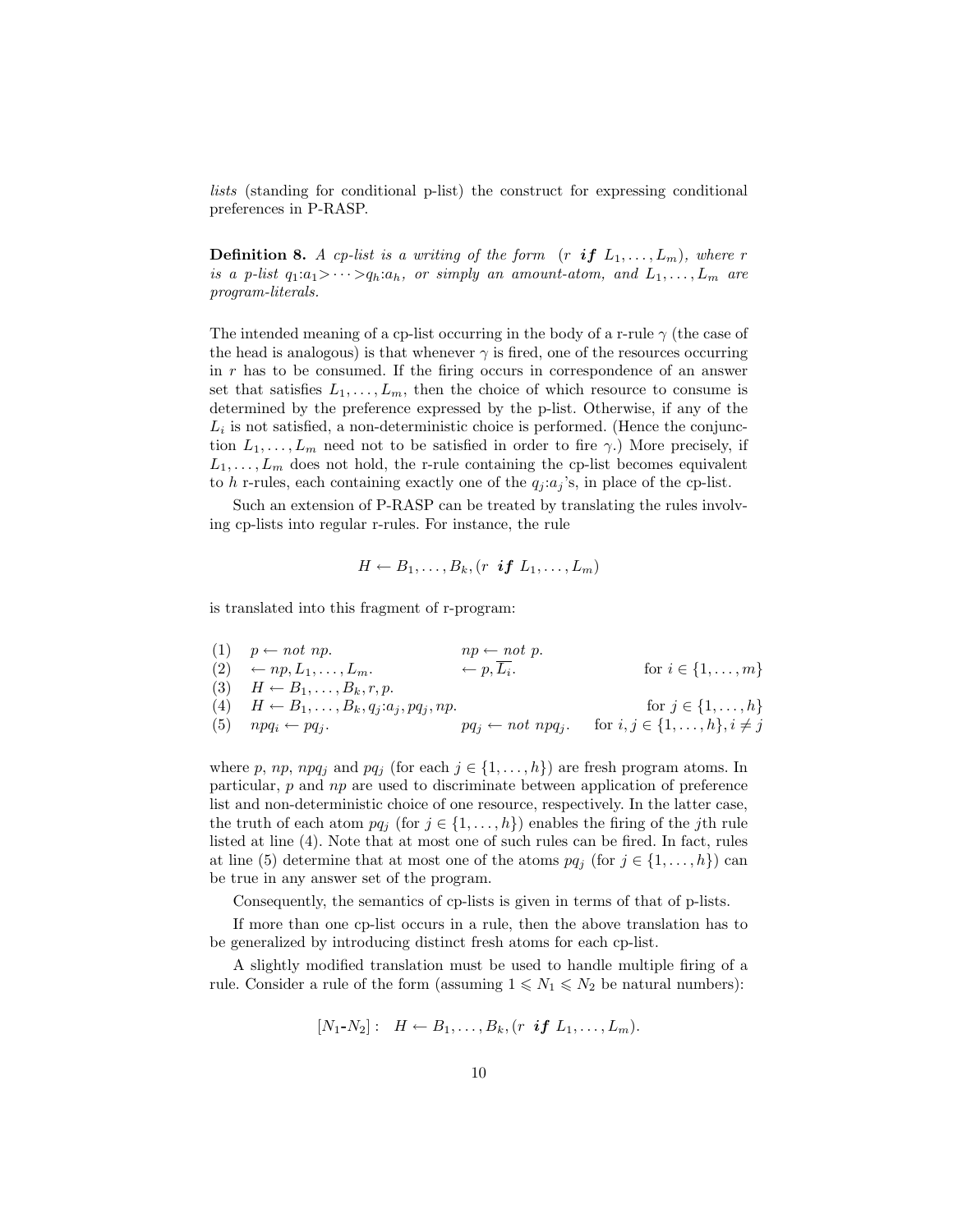Together with rules  $(1)-(2)$  we need the following substitutes for rules  $(3)-(5)$ :

- (6)  $np_z \leftarrow not np_n z, np. \qquad np_n z \leftarrow not np_z, np.$
- (7)  $u: N_2$ .
- (8)  $low \leftarrow np\_z.$   $low \leftarrow v: N_1, np\_nz.$
- (9)  $\leftarrow not low, np.$
- (10)  $[N_1-N_2] : H \leftarrow B_1, \ldots, B_k, r, p.$

$$
(11) \t[1-N_2]: \tH \leftarrow B_1, \ldots, B_k, q_j: a_j, np\_nz, u:1, v: -1. \tfor j \in \{1, \ldots, h\}
$$

where  $u, v$  are fresh resource symbols, while  $low, np.z$ , and  $np_nz$  are fresh atoms. The rationale in this translation is as follows. As before, atoms  $p$  and np discriminate, respectively, between the cases in which the preference list is used and those in which a non-deterministic choice of one resource is performed. Considering those answer sets in which  $np$  is true, the atom  $np_z$  (resp.,  $np_nz$ ) is used to distinguish the cases in which none (resp., some) of  $h$  rules in line  $(11)$ is fired. The auxiliary resource symbol  $u$  is used to bound the overall maximum number of firings of rules defined in line (11), because each of these firings consumes one instance of resource u, while rule  $(7)$  makes at most  $N_2$  of such instances available. The lower bound  $N_1$  on the number of firings is imposed through the balance on the (auxiliary) resource  $v$ . Notice that each firing of rules (11) actually produces one instance of such resource (because the amount is negative, cf., [6]). The atom low is then exploited to weed out those answer sets in which a low (but not null) number of firings of the rules at line (11) is performed, through the constraint (9).

Let us now introduce another form of cp-lists with a slightly different semantics. We want to model a preference that imposes use of resources only when a condition holds. More specifically, we introduce a conditional p-list of the form

$$
(r \text{ when } L_1, \ldots, L_m)
$$

With the following intended meaning: let such a cp-list occur in the body of a r-rule  $\gamma$  (the case of the head is analogous). Whenever  $\gamma$  is fired in correspondence of an answer set that satisfies all of the literals  $L_1, \ldots, L_m$ , the firing of the rule has to consume an amount of a resource from r. Which resource is determined by the preference expressed through the p-list. As before, the conjunction  $L_1, \ldots, L_m$  needs not be satisfied in order to fire  $\gamma$ . In case some  $L_i$  does not hold, the firing can still be performed but this does not require any consumption of resources in r.

Also this extension of the P-RASP language can be treated by translating the rules involving cp-lists into regular r-rules. Again, the semantics of cp-lists is given in terms of p-lists. As an example consider the rule

$$
[N_1-N_2]: H \leftarrow B_1,\ldots,B_k, (r \text{ when } L_1,\ldots,L_m).
$$

It is translated into this fragment of r-program: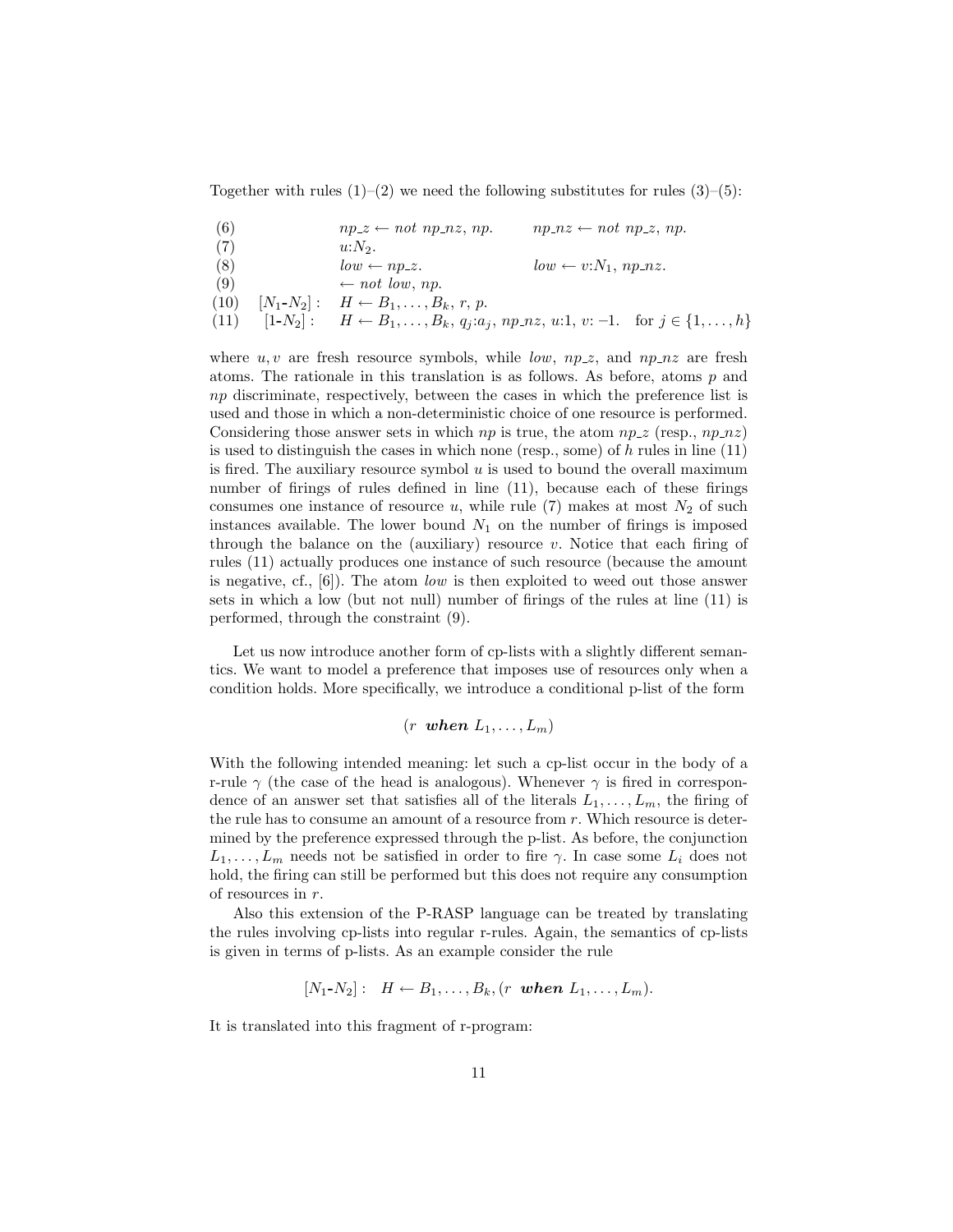$$
p \leftarrow not np.
$$
  
\n
$$
np \leftarrow not p.
$$
  
\n
$$
\leftarrow np, L_1, \dots, L_m.
$$
  
\n
$$
\leftarrow p, \overline{L_i}.
$$
 for  $i \in \{1, \dots, m\}$   
\n
$$
[N_1-N_2]: H \leftarrow B_1, \dots, B_k, r, p.
$$
  
\n
$$
[N_1-N_2]: H \leftarrow B_1, \dots, B_k, np.
$$

where, as before, p and np are fresh program atoms.

Both forms of cp-lists can be admitted in the same program. In translating rules involving more that one cp-list, the above described translations have to be generalized and combined to take into account the different combinations of truth values for the auxiliary atoms (e.g., p, np, etc.) associated to each cp-list<sup>5</sup>.

# 5 Generalizing p-lists: expressing arbitrary preferences

In general, there might be cases in which (conditional) preferences are not expressible as a linear order on a set of resources. Moreover, the preferences might depend on specific contextual conditions that are not foreseeable in advance.

A simple example: for reaching my office, I prefer walking both to driving a car and catching a bus. But I have no preference between car and bus. This is a simple case of a preference order that, being not linear, cannot be modeled by a p-list.

We introduce now a generalization of p-lists, named *p-sets*, that allows one to use a partial order in expressing (collections of) p-lists. A p-set may occur in any place where a p-list does and is a writing of the form:  $\{q_1:a_1,\ldots,q_k:a_k \mid p\}$  where p is a binary program predicate (defined elsewhere in the program).

Considering a specific answer set  $M$ , a particular extension is defined for the predicate p (namely, the set of pairs  $\langle a, b \rangle$  such that  $p(a, b)$  is true in M). Let X be the set of resource symbols  $\{q_1, \ldots, q_k\}$ . We consider the binary relation  $R \subseteq X^2$  obtained by restricting to X the extension of p in M. R is interpreted as a preference relation over X: namely, for any  $q_i, q_j \in X$  the fact that  $\langle q_i, q_j \rangle \in R$ models a preference of  $q_i$  on  $q_j$ . The case of p-lists is a particular case of p-sets, obtained when  $R$  describes a total order.<sup>6</sup>

Notice that, in general,  $R$  needs not to be a partial order, e.g., for instance, it may involve cycles. In such cases we consider equivalent (w.r.t. preferences) those resource symbols that belongs to the same cycle in R. Moreover, there

<sup>5</sup> A naive way of proceeding consist in selecting a cp-list and in applying the described translation. This generates a number of new rules that involve the remaining cp-lists. Then one simply repeats the same step until no more cp-lists occur.

 $6$  Notice that, here, we are introducing a change in the syntax of RASP programs. Namely we are admitting resource symbols as arguments of program predicates.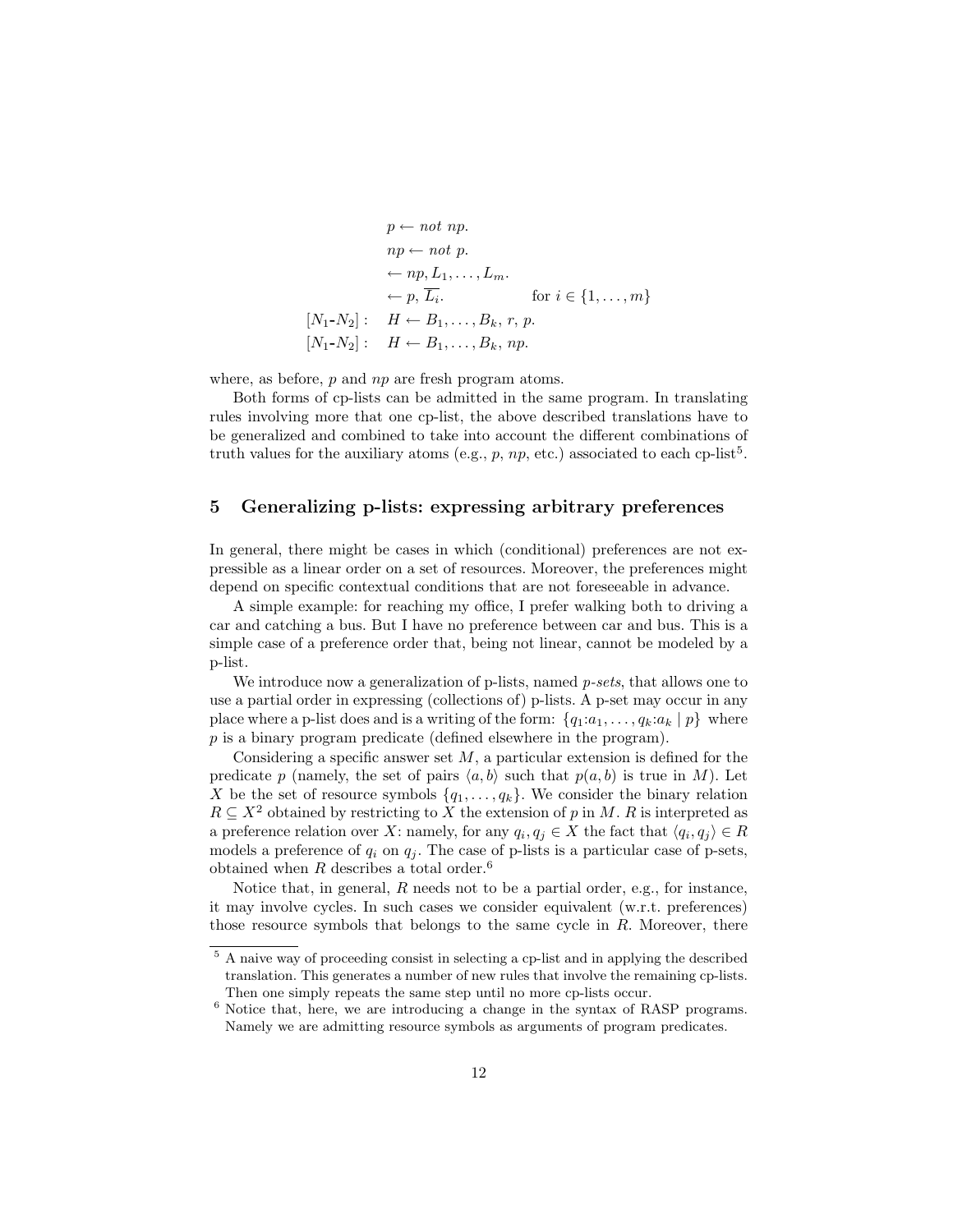might exist elements on  $X$  that are incomparable (cf., driving a car and catching a bus, in the above mentioned example).

Because of the presence of incomparable resources and equivalent resources, R can be seen as a representation of a collection of p-lists, one of them originating from an alternative total order on  $X$  compatible with  $R$ .

In order to take into account of all such possible total orders, a p-set in a P-RASP program is translated into a fragment of RASP as follows.

- (12)  $dom_p(q_i)$ .  $num_p(i)$ . for  $i \in \{1, ..., k\}$
- (13)  $cl_p(X, Y) \leftarrow p(X, Y), X \neq Y.$
- (14)  $cl_p(X, Y) \leftarrow dom_p(X), dom_p(Y), dom_p(Z), cl_p(X, Z), cl_p(Z, Y), X \neq Y.$
- (15)  $eq_p(T_1, T_2) \leftarrow cl_p(T_1, T_2), cl_p(T_2, T_1), dom_p(T_1), dom_p(T_2).$
- (16)  $1\{idx_p(T, N) : num_p(N)\}1 \leftarrow dom_p(T).$
- (17)  $used_p(N) \leftarrow dom_p(T), idx_p(T, N), num_p(N).$
- (18)  $\leftarrow dom_p(T), idx_p(T, N), num_p(N), N > 1, N_1 = N 1, not used_p(N_1).$
- (19)  $\leftarrow dom_p(T_1), dom_p(T_2), idx_p(T_1, N_1), idx_p(T_2, N_2), num_p(N_1), num_p(N_2),$  $cl_p(T_1, T_2)$ , not  $cl_p(T_2, T_1)$ ,  $N_2 \le N_1, T_1 \ne T_2$ .
- (20)  $\leftarrow$  not eq<sub>p</sub>(T<sub>1</sub>, T<sub>2</sub>), dom<sub>p</sub>(T<sub>1</sub>), dom<sub>p</sub>(T<sub>2</sub>),  $idx_p(T_1, N), idx_p(T_2, N), num_p(N), T_1 \neq T_2.$
- (21)  $idx_p(T_2, N) \leftarrow eq_p(T_1, T_2), dom_p(T_1), dom_p(T_2), idx_p(T_1, N), num_p(N).$
- (22) order<sub>p</sub> $(T, N) \leftarrow idx_p(T, N)$ , not other<sub>p</sub> $(T, N)$ , dom<sub>p</sub> $(T)$ , num<sub>p</sub> $(N)$ .
- $(23)$  other<sub>p</sub> $(T, N) \leftarrow order_p(T_2, N), T \neq T_2, dom_p(T), dom_p(T_2), num_p(N).$

where: line (12) defines two domain predicates that enumerate the (relevant) arguments of  $p$  (the elements in  $X$ ) and a collection of possible indices (as we will see, different indices represent different preference degrees), respectively. Rules at lines  $(13)$ – $(14)$  evaluate the transitive closure of the relation R defined by p. Line (15) determines the equivalences between resource symbols. Rules at lines  $(16)$ – $(18)$  index the elements of X with consecutive (possibly repeated) integers. Lines (19)–(21) restrict the possible indexing to those that do not violate the (closure of) the relation  $R$ : elements are assigned equal indices if and only if they are equally preferred (i.e., equivalent in  $R$ ). Higher indices are assigned to less preferred resource symbols. Finally, rules  $(22)$ – $(23)$  generate (compatibly with the extension of  $p$ ) all admissible orders for X. Each of these orders admits a corresponding p-list. Such indexing of resource symbols can be used, in the context of a specific answer set, while applying a preference criterion, e.g.,  $\mathcal{PC}_1$ as described in Section 3 (page 9).

Let us consider the last example mentioned in the Introduction. Assume that, in making ice-cream or zabaglione, among some ingredients, e.g., chocolate, nuts and coconut, one would prefer the less caloric. This can be so formalized:

 $ice\_cream:1\geq zabaqlione:2 \leftarrow (skim\_milk:2\geq whole\_milk:2 IF\; diet),$  $(vanilla:1>cinnamon:1 \text{ } WHEREN \text{ } not \text{ } allergy),$  ${chocolate:}1, nuts:1, cocomut:1 | less caloric$ ,  $egg:2, sugar:3.$  $less caloric(X, Y) \leftarrow calory(X, A), calory(Y, B), A < B.$  $calory(X, Y) \leftarrow ...$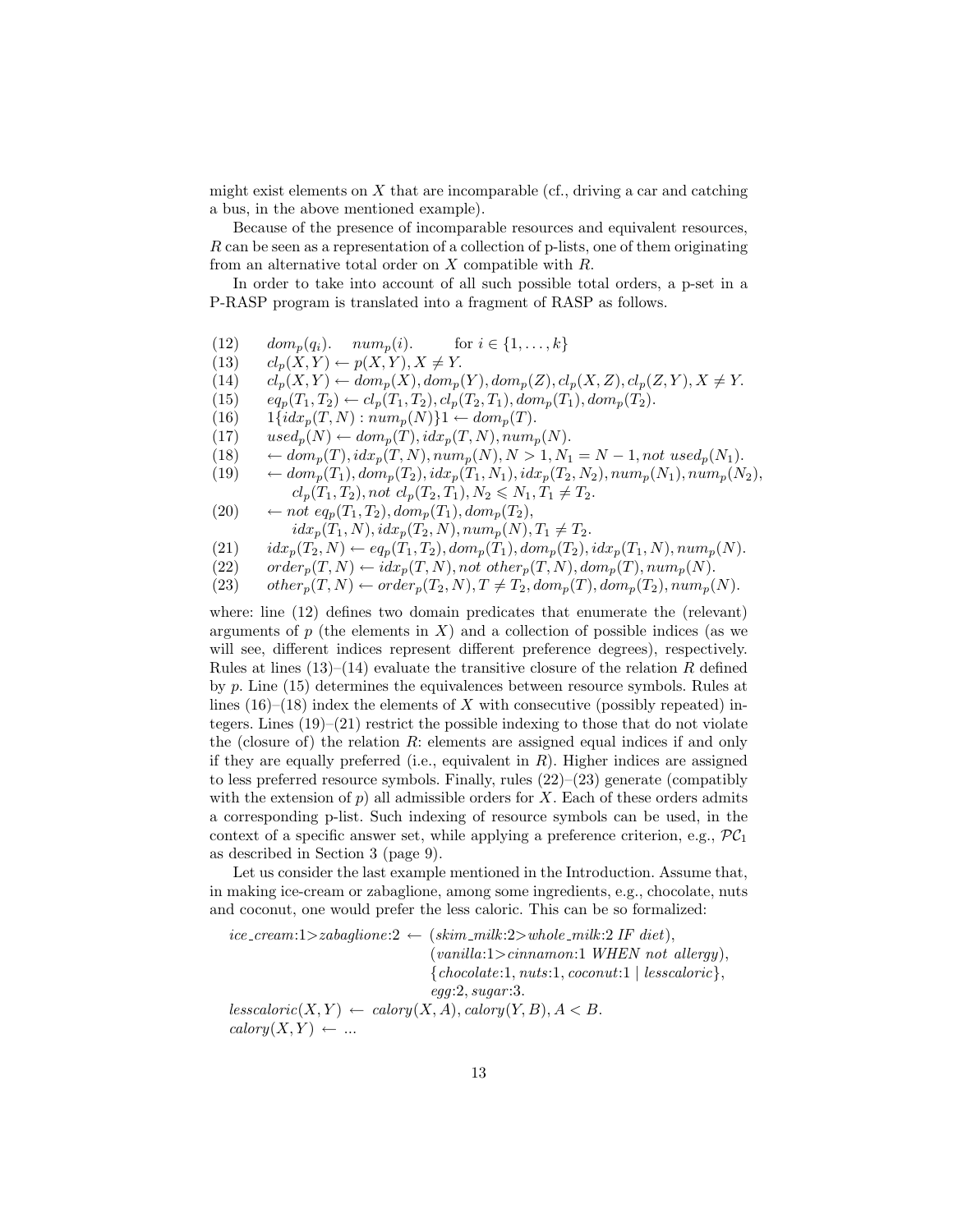That is, the preference among chocolate, nuts and coconut, i.e., a particular plist, is determined depending on the extension of the predicate lesscaloric, which might be different for different answer sets and has to be established dynamically.

# 6 Conclusions

According to our study of related work (cf. [7]), the proposed approach dealing with resources and preferences exhibits novel features that might be of use in many cases. In this paper, we have further extended the approach by introducing the concept of conditional preferences (in previous work, there was just a hint on the "if" p-lists). These conditional preferences allow one to make either the preference or even the use of certain resources optional, according to given conditions. A futher extension allow preferences to be defined according to the value taken (at run-time) by a binary predicate which establishes the actual order. As future work, we mean to by introduce more complex conditions/constraints for parametric preferences.

RASP and basic P-RASP have been implemented (cf. [6]) by means of an inference engine able to work on top of answer set solvers. The solver for (P-)RASP acts as follows: a preliminary translation converts an r-program in ASP, by rendering its semantics (as outlined in Section 3), This ASP program is then joined to an ASP specification of an inference engine which performs the real reasoning on resources allocation and that remains independent from the particular r-program at hand. Preference criteria (as well as other features such as budget policies for resource allocation) are encoded in the inference engine, also by exploiting optimization statement commonly supported by ASP-solvers such as smodels or clasp.

Since conditional preferences can be expressed by means of P-RASP program fragments, the implementation of RASP can be plainly completed so to process conditional preferences (some small modifications are due to marginal differences in syntax).

As regards an analysis of complexity of RASP, this is an issue still under investigation. Preliminary results indicate that the complexity of RASP is the same of that of LPOD [5]. In fact, observe that, given an r-rule, a solution can either provide the needed resources or not. This is a situation similar to the case of an LPOD program where the ordered disjunctions do not share any atom. The choice of preferred answer sets and the corresponding reasoning is also similar to LPOD. This means that, in principle, one formalism could be translated into the other. However, in [5], as well as in other approaches (such as [14], for instance), preferences are global, i.e., imposed all over the program, while in our case preferences are local to rules: the same amountatoms might be ordered differently in different p-lists. Consequently, reflecting such a "locality" character by means of global preferences would originate a more complex translation making it harder to design an efficient implementation. On the other hand, providing a framework where resources and amounts are "first